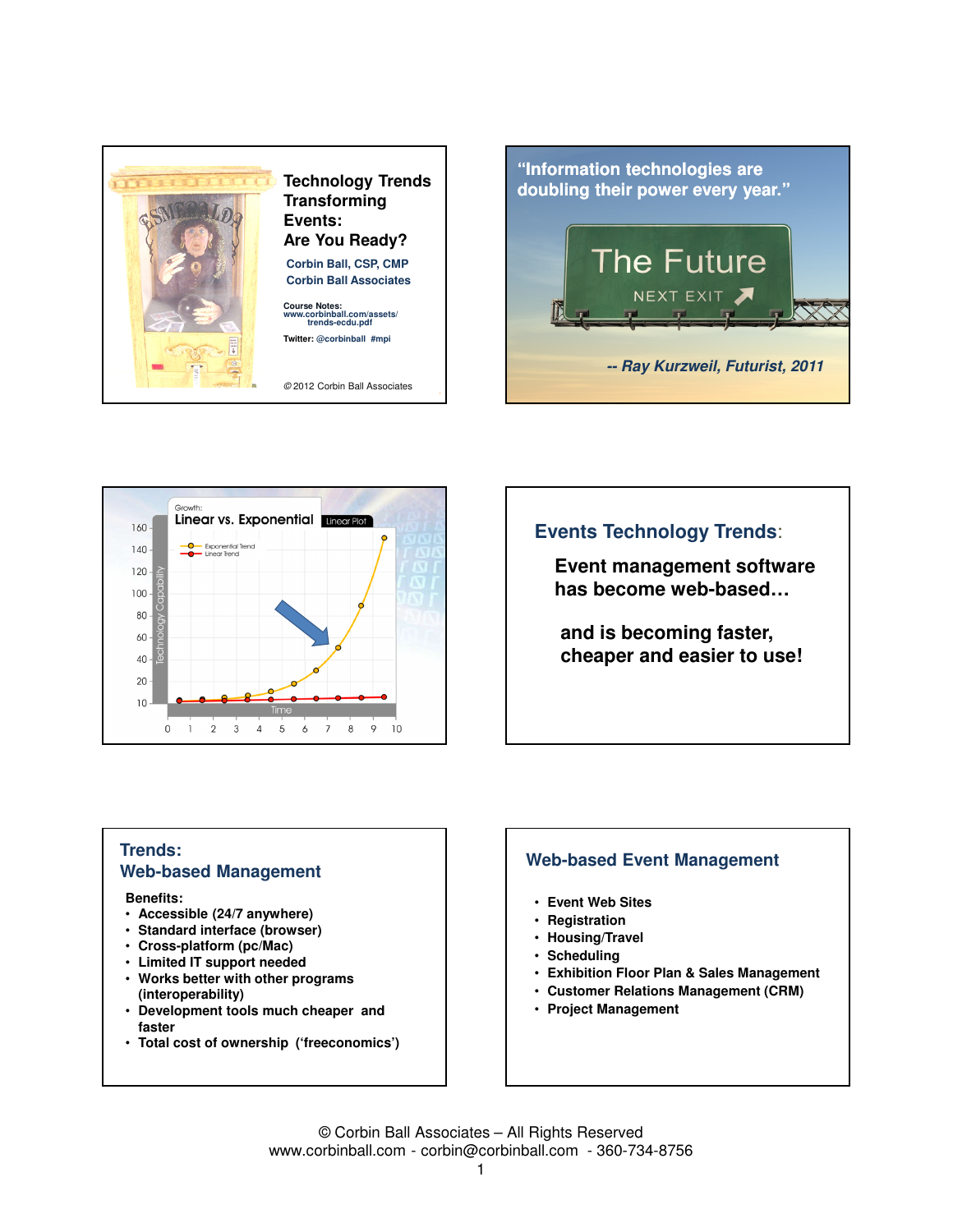### **Web-based Event Management**

#### **Open source web sites: wordpress.com**

**joomla.com civicrm.com dthdevelopment.com acsmissiontraining.org**

#### **Free web tools:**

**amiando.com eventbrite.com floorplangenie.com**







# **Events Technology Trends**: **Mobile technology and apps will transform events and tradeshows Tomi Ahonen, 2011 4.6 billion mobile phone subscriptions** • **2 out of 3 on this planet**  • **more access than running water** • **more than toothbrushes**

© Corbin Ball Associates – All Rights Reserved www.corbinball.com - corbin@corbinball.com - 360-734-8756